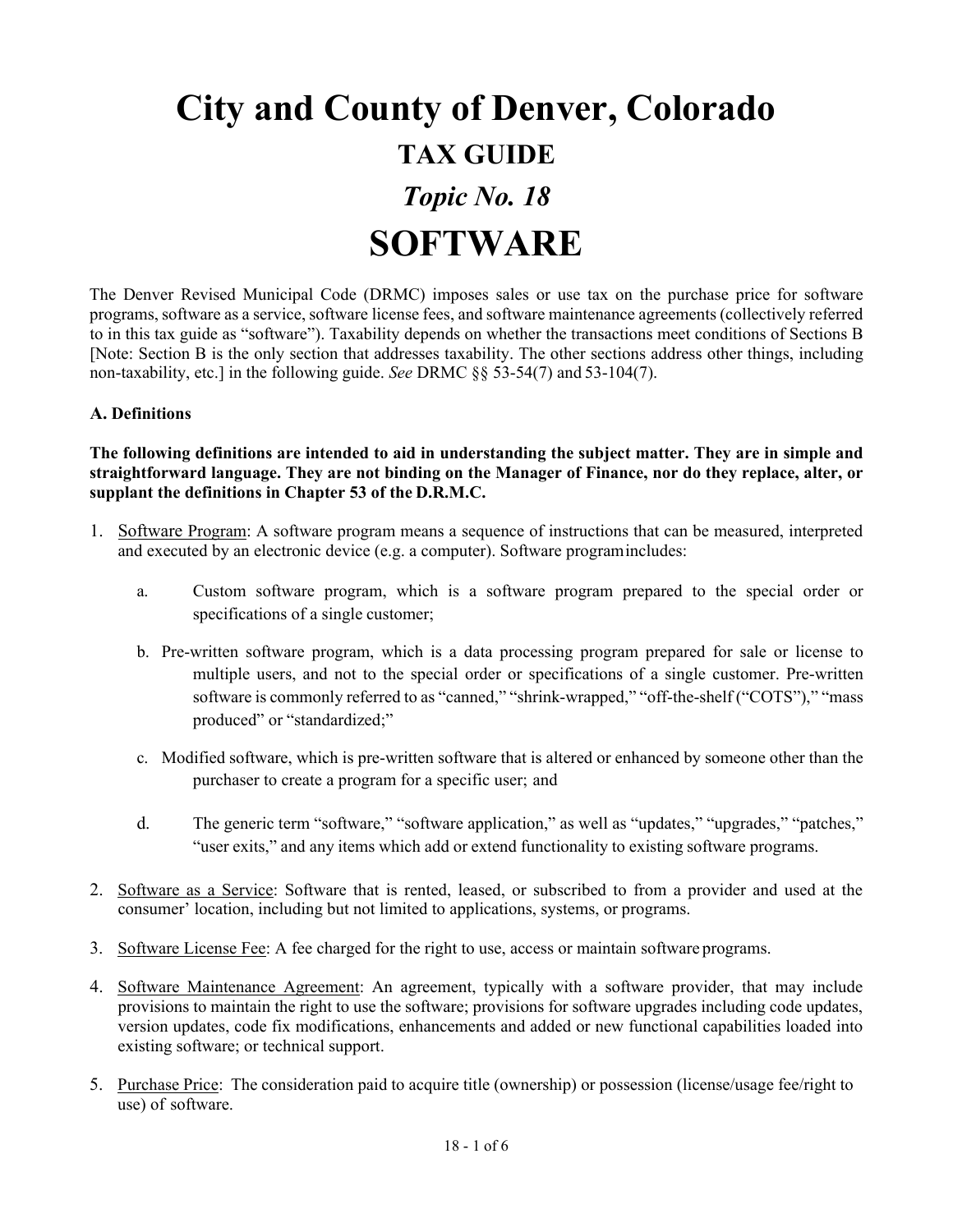- 6. Retailer: Any person making a retail sale ofsoftware.
- 7. Retail Purchaser: Any person making a retail purchase of software. A retail purchaser is generally the end user or consumer of the software.
- 8. Retail Sale or Retail Purchase: The transfer of title (ownership) or possession (license/usage fee/right to use) of software, conditionally or absolutely, for consideration (measured in currency). The term does not include sales of personal services, including "work for hire" as describedherein.
- 9. Wholesaler: Any person who sellssoftware to a licensed retailer or other wholesaler, for the purpose of resale.
- 10. Wholesale Sale: A sale of software to a licensed retailer or wholesaler, for the purpose of resale. This includes the sale of software that will be incorporated into other software that will be resold.
- **B. When Denver's Sales or Use Taxes Apply**

**Note: As a general matter, items B.1 and B.2 must exist for a purchase of software to be taxable in Denver. Each purchase of software must be examined on a case-by-case basis to determine whether Denver's sales or use taxes apply. Examination may include the review of documentation such as contracts, invoices, or other transaction documents.**

1. **The sale, storage, use distribution or consumption must occur in Denver**. The sale, storage, use, distribution or consumption of the software must occur in Denver for the transaction to be subject to Denver's sales or use taxes. Software that is used in Denver is subject to Denver's sales or use tax, regardless of where the software resides (inside or outside of Denver). If a retail purchaser uses software both inside and outside of Denver, Denver's tax is due only on the portion of the purchase price attributable to the software used in Denver. If the software resides on a server outside Denver and one or more users located in Denver access the software, only those charges attributable to the use of the software in Denver are subject to Denver's taxes.

- 2. **The transaction must be a retail sale**. For Denver's sales or use tax to be due, the transaction must meet the definition of a retail sale. In other words, there must be:
	- a. a retailer and retail purchaser;
	- b. a transfer of title or possession of the software; and
	- c. consideration must be given for the transfer of title or possession.
- 3. **Mandatory service charges to acquire software programs**. All mandatory service charges that must be paid by the retail purchaser to acquire title or possession of software are subject to sales or use tax, even if the mandatory service charges are separately stated in a contract, invoice, or other transaction document. A service charge is mandatory if the retail purchaser cannot acquire title or possession of the software program from the retailer without also paying the additional charge. Note: If the retail purchaser may forego the charge, or pay the charge without also purchasing the software the charge is not mandatory

### **C. When Denver's Sales or Use Tax Does Not Apply**

1. **The sale, storage, use, distribution or consumption does not occur in Denver.** If the software is not sold, stored, used, distributed, or consumed in Denver, there is no Denver sales or use tax due.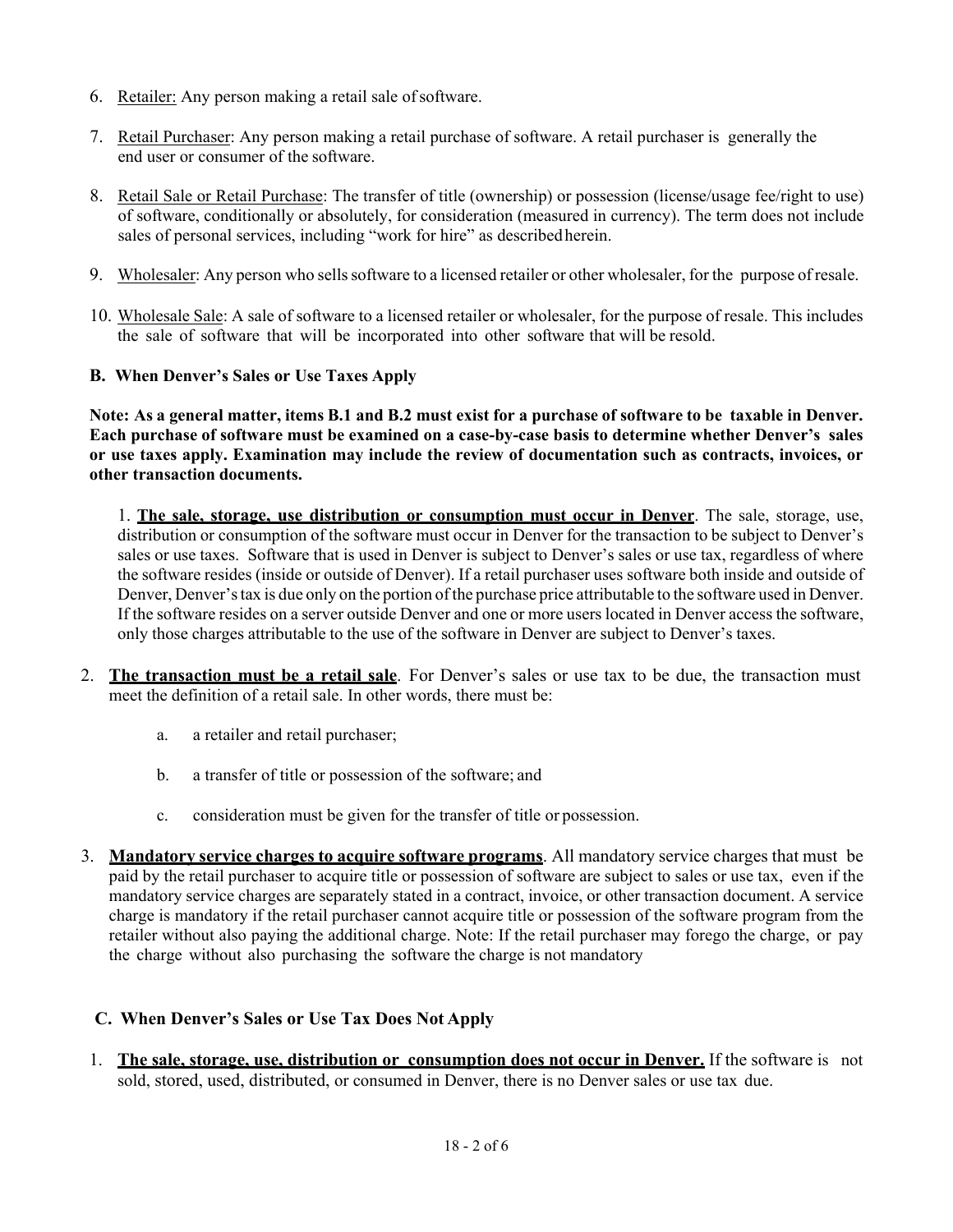- 1. **The sale is not a retail sale.** A transaction will not meet the definition of a retail sale, and therefore will not be subject to Denver's sales or use tax, if any of the following are true:
	- a. The transaction lacks either a retailer or a retail purchaser;
	- b. The transaction does not involve a transfer of title or possession of the software;or
	- c. no consideration is given for the transfer of title or possession.
- 2. **The sale is a wholesale sale.** When software is sold to a retailer or wholesaler for resale or for incorporating the software into other software for resale, the sale is a wholesale sale and is not subject to Denver's sales or use taxes. Note: If the software is not resold, but is instead used by the retailer or wholesaler in Denver, then Denver use tax is due.

### **3. Non-mandatory service charges to acquire software.**

Charges for services that are not mandatory to acquire title or possession of software are not subject to Denver's sales or use taxes, if they are separately stated and identified in a contract, invoice, or other transaction document. A charge is not mandatory if the retail purchaser can forego the charge or can acquire title or possession of the software from the retailer without also paying the additional charge for the service.

- 4. **Sale of Personal Services.** The sale of personal services is not subject to Denver's sales or use taxes. A distinction exists between the retail sale of a software and the sale of personal services. A retail sale must contain the elements listed in B.1 and B.2 above. As an example, a sale of personal services exists when the service provider does not have any rights in the work in progress, own the work in progress at any time, or have the right to reuse or resell the work in progress or the completed work product. This is commonly referred to as "work for hire." Examples of non-taxable personal services may include the following:
	- a. Installing software;
	- b. Writing code;
	- c. Designing and implementing computer systems (e.g., determining equipment and personnel required and how they will be utilized);
	- d. Designing storage and data retrieval systems (e.g., determining what data communications and high-speed input-output terminals are required);
	- e. Consulting services (e.g., study of all or part of a softwaresystem);
	- f. Feasibility studies (e.g., studies to determine what benefits would be derived if procedures were automated);
	- g. Evaluation of bids (e.g., studies to determine which manufacturer's proposal for computer equipment would be most beneficial);
	- h. Providing technical help, analysts and programmers, usually on an hourly basis;
	- i. Training services;
	- j. Maintenance of equipment (See Denver Tax Guide Topic No. 54 for application of the tax to Maintenance Agreements); and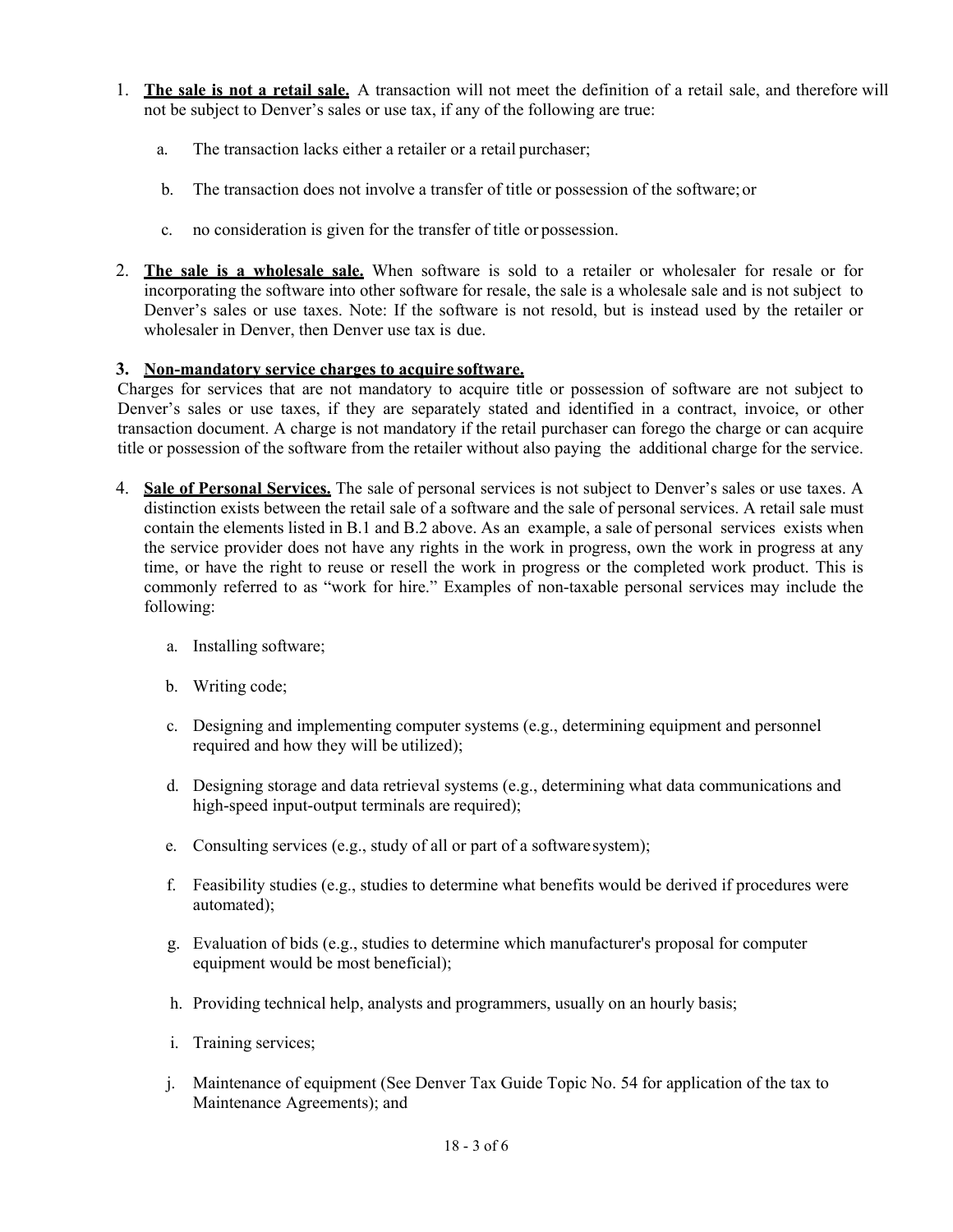k. Consultation as to use of equipment.

### **D. Other Important Information: Who is Responsible for Paying the Tax; Delivery Method for Acquiring and Using Software.**

If the purchase of software meets the criteria detailed above in B.1 and B.2 then:

- 5. The retail purchaser is responsible for paying the tax, either as a sales tax (to a licensed Denver retailer) or as use tax (if the purchaser did not pay sales tax).
- 6. If a Denver retailer makes a retail sale and fails to appropriately charge, collect and remit sales tax, then under the Denver Revised Municipal Code, the retailer can be held liable for the sales tax. As noted above in D.1, the purchaser is also liable to pay use tax (Denver would only collect the tax once, either as sales tax from the retailer who failed to appropriately charge, collect and remit the tax or as use tax from the purchaser).
- 7. The delivery method for acquiring or using software does not affect its taxability. The software can be acquired through a tangible medium (disk, flash drive, etc.), by electronic delivery (download from the Internet), by load and leave, or used/accessed through any medium, such as accessing software via the Cloud.

## **EXAMPLES**

- 1. Company A, located in Denver, purchases pre-written software from Software Retailer, a licensed Denver retailer. Software Retailer requires that Company A also purchase its software implementation service in order to acquire the pre-written software. Company A must pay sales tax to Software Retailer on the purchase price paid for the pre-written software and the implementation service. Because Company A's purchase of the implementation service is mandatory, the stated charge for the service is considered part of the taxable purchase price for the software.
- 2. Company A hires Company B, a consulting firm, to modify software already owned by Company A. Company B supplies software programmers to perform the modifications (including writing new lines of code), for which Company B charges an hourly rate for each programmer or a fixed rate for the entire project. Throughout the course of the modifications, Company A owns all work for hire or work in progress. These charges are not taxable because there is not a transfer of title or possession of software.
- 3. Company Z, a Denver based business, hires Company Y, a software development firm located in Denver to create a new accounts receivable software application for them. The lump-sum purchase price stated in the contract is \$510,000, payable in three equal payments, one at the end of conceptualization and design, the next at the beginning of user acceptance testing, and the final payment when the application is completed and rolled out in production. The contract also specifies that Company Z has title to the software at all times, during all work in progress and when completed. The contract specifies that Company Y has no rights, or title to the software, nor can they reuse or resell it. This is a work for hire and not subject to Denver sales or use tax, since there was no transfer of title or possession, and since Company Z had constructive possession of the software at all times. Note: A person has constructive possession of property (software in this case) if he has power to control such item.
- 4. Company A, a Denver based software company, is hired by another Denver-based software company, Company B. Company A creates a portion of new software, which will be incorporated into the finished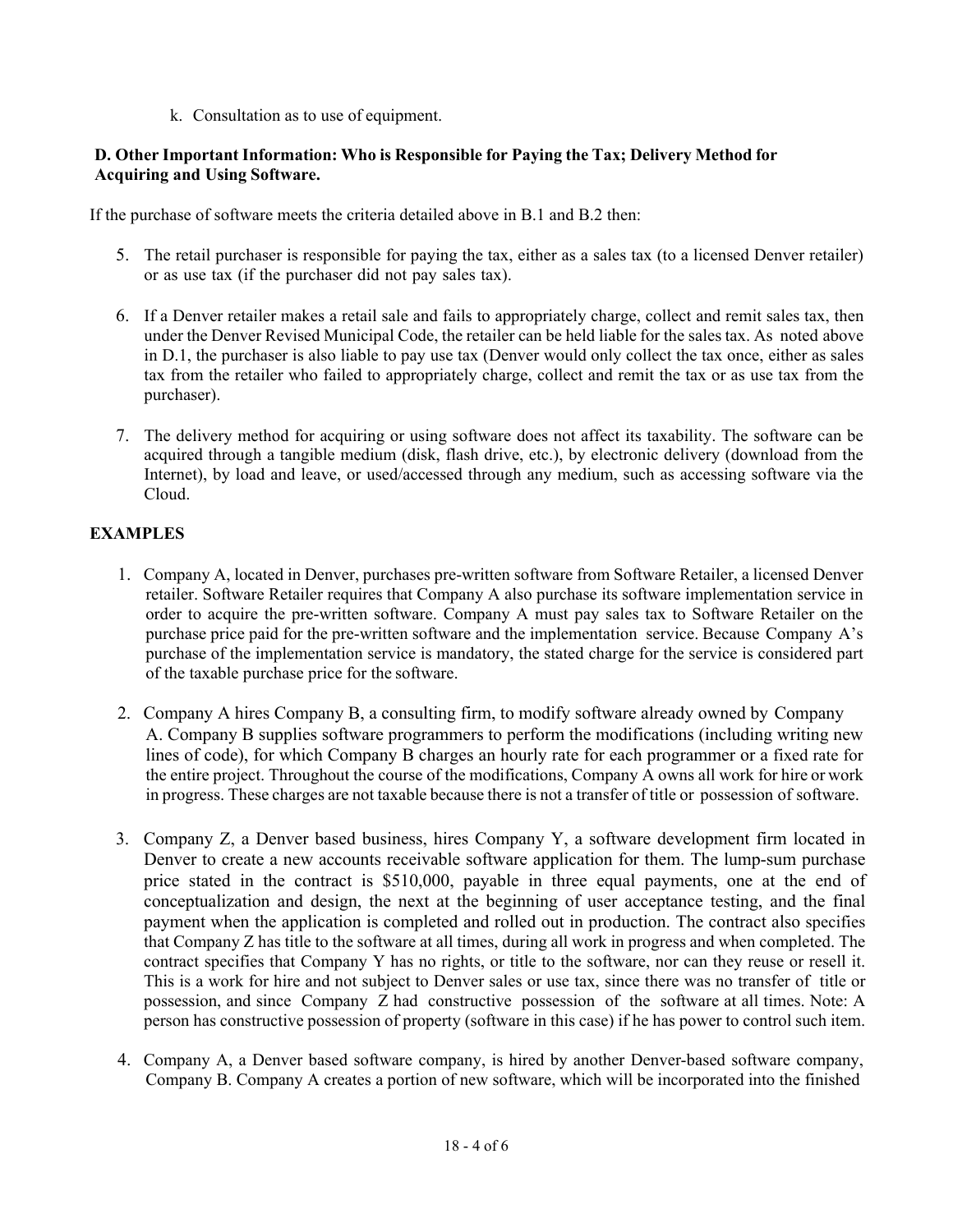software that Company B will sell to consumers. The transaction between Company A and Company B is a wholesale sale, and thus non-taxable. Any retail sales of the finished software by Company B, to Denver purchasers, are subject to sales or use tax.

- 5. Company A, located in Denver, enters into an agreement with Software4U to develop custom software. Software 4U is a software development firm located in Boulder that is not licensed in Denver. Software 4U owns the work in progress throughout the development of the software, and transfers ownership or a license to use the software to Company A after it has been completed. Software 4U also sells Company A an installation service for a separately stated charge. Company A was not required to purchase the installation service as a condition to acquire the software. Company A must pay use tax to Denver on the price paid for the custom software. However, the charge paid by Company A for the separately stated installation service is non-taxable.
- 6. Deluxe Accommodations, which operates a hotel in Denver, is a franchisee of a national hotel chain. As part of its franchise agreement, Deluxe pays for licenses to use the franchisor's internet-based reservation software. Deluxe's reservation system automatically uploads and downloads information pertaining to room availability, reservations, price information, and reports to and from the franchisor's reservation system. The full amount paid by Deluxe for the right to access the franchisor's reservation software is taxable.
- 7. Company A, located in Denver, purchased several licenses to use software from Company B, located in Florida. Company A's employees access the software, located on Company B's server in Florida, via the Internet. In addition to their monthly license fee, Company B also charges Company A a mandatory monthly CPU usage charge. In this example, both the monthly license fee and the CPU usage charge to use the software are taxable.
- 8. Graphic Design/Advertising Company A, located in Denver, hires Company B, a software consulting firm, to implement a web or application design for software that will be owned by Company A or a client of Company A. Company B supplies software programmers to perform the development (including writing new lines of code), for which Company B charges an hourly rate for each programmer or a fixed rate for the entire project. Throughout the course of the development, Company A owns all work for hire or work in progress. Company B's charges are not taxable because there is no transfer of title or possession to use the software.
- 9. Company A, located in Denver, hires Company B, also located in Denver, to develop a custom software program. Pursuant to the contract (work-for-hire), Company A maintains title to all work in progress, as well as the finished product. The contract calls for two equal payments, one when the software program is submitted for user acceptance testing and the other when the program is ready to go into production. Company A makes the first payment as agreed. However, when the program is ready to go into production, Company A informs Company B that they cannot make the second payment. Company B, then refuses to turn over the software program to Company A, since Company A has defaulted on the contract. The two decide to end their contract and relationship, and Company B retains the first payment and the program they created. In this example, there is no tax due, because there was not a retail sale. However, if Company B ends up reselling the program they developed, then that sale (if it meets the requirements detailed in B.1 and B.2) would be subject to sales or use tax.
- 10. Company X provides technical support for software issues for Company A. Company A may call Company X to help resolve software issues or it may allow Company A to remotely log into their computers to navigate and resolve the issues directly. If the technical support charge is separately stated from any maintenance agreement charges that allows for software updates and upgrades to be sent to the customer, the technical support charges are nontaxable.